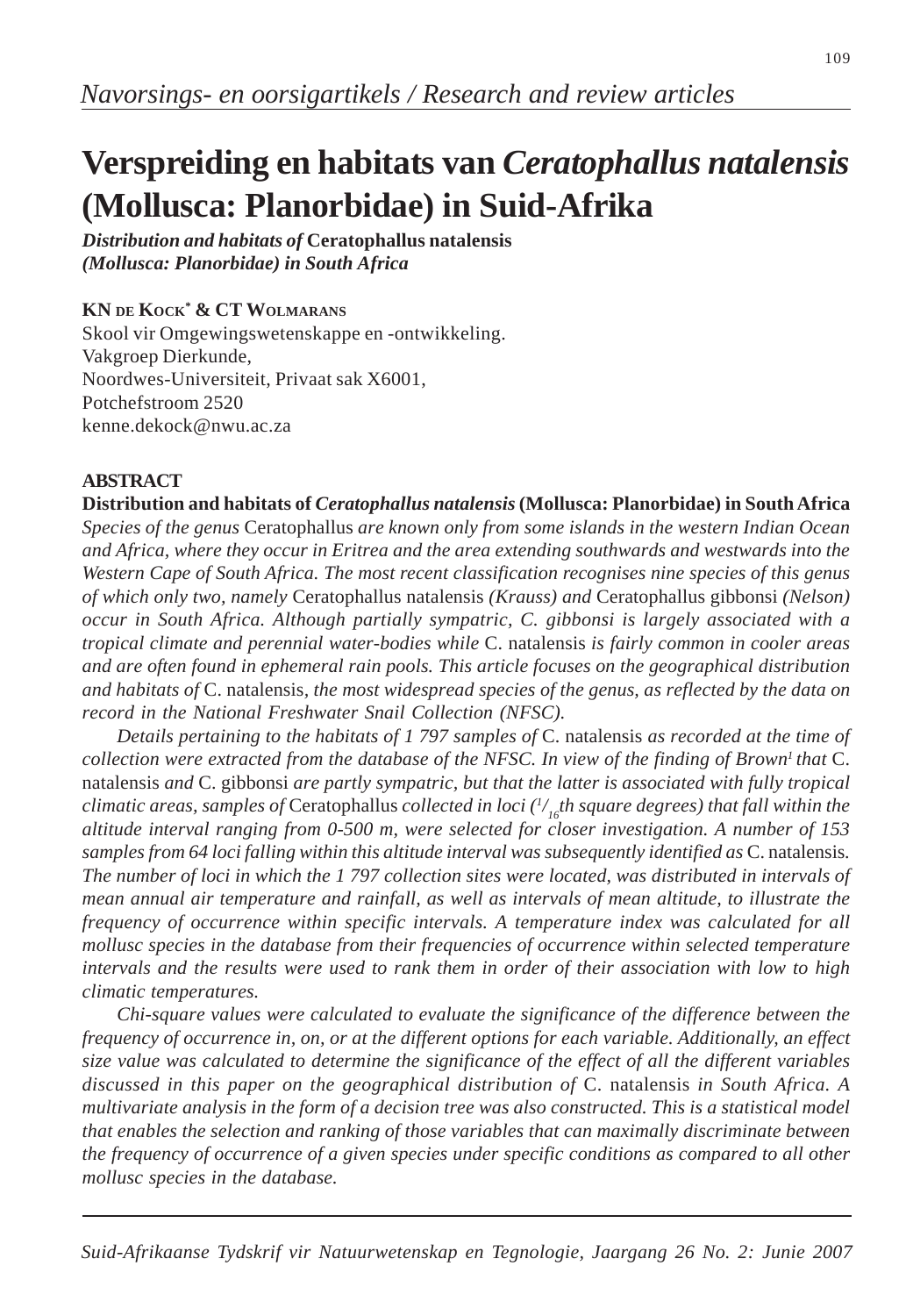*The 1 797 samples of* C. natalensis *of which the collection sites could be located on a 1:250 000 topo-cadastral map series of South Africa were spread over 334 loci. This species was recovered from all types of water-bodies represented in the database but the largest percentage was reported from dams (31.2%), streams (22.2%) and rivers (15.7%). The majority of samples came from habitats with perennial (60.0%), standing (62.9%), clear (63.8%) and fresh (76.7%) water, while 42.1% of the samples were recovered from habitats with a muddy substratum.*

*More than 95% of the samples were reported from sites that fell within the temperature interval ranging from 16-20°C and the majority of samples (64.8%) came from sites falling within the rainfall interval ranging from 601–900 mm. More than 50% of the samples came from sites falling within the altitude interval ranging from 1 001–1 500 m and this differed significantly from the frequency of occurrence within all the alternative altitude intervals.*

*The temperature index calculated for* C. natalensis *ranked it in the eighth position for all species in the database due to its association with low climatological temperatures. However, the effect size values calculated for this index for 18 of the other 53 species in the database did not differ significantly from the value calculated for* C. natalensis*. A moderate to large effect size value was calculated for temperature and altitude suggesting that these two variables played an important role in the geographical distribution of* C. natalensis*, a finding also substantiated by the results of the decision tree analysis.*

*Harrison8 divided the riverine and stream invertebrates of southern Africa into two main groups – a so-called old element with Gondwanaland affinities with relatives in other southern continents and a Pan-Ethiopian (Sub-Saharan) element. Also included in this last element are some species associated with temperate climate and sometimes with mountains, that obviously related to the African fauna. According to this author this group includes the following four subgroups: (1) widespread species found in tropical and temperate climates, (2) warm stenothermal, tropical species, (3) Highveld-temperate climate species, (4) montane, cold stenothermal species and (5) temporary mountain stream species. According to Brown9* C. natalensis *could be placed in the more or less eurythermal sub-group (1). This is supported by the geographical distribution of the collection sites of the samples of* C. natalensis *depicted in figure 1. Presently this species is the only member of the subfamily Planorbinae reported from Lesotho and it is currently on record from nine loci in that country in our database. It is therefore not surprising that the temperature index calculated for this species ranked it under the eight species in the database most closely associated with cooler climatic conditions.*

*It is reported in literature that this species can utilise a wide variety of habitats including ephemeral water-bodies like marshes, slow-flowing streams, natural depressions and ditches only briefly filled with water. This is supported by the results of the present investigation which indicated the presence of this species in all types of water-body on record in the database and that 26% of the samples came from temporary habitats.*

*It is not known whether* C. natalensis *can serve as intermediate host for any human helminth parasite. However, Loker et al.12 reported the shedding of 11 different trematode cercariae from naturally infected snails in Tanzania and Frandsen and Christensen13 mention at least 10 different cercariae which could be shed from species of* Ceratophallus *under natural conditions. To our knowledge no efforts have been made to establish the possible role of C. natalensis as intermediate host of economically important helminth parasites in South Africa. In view of its relatively wide distribution in this country and the reports that it can act as intermediate host of a variety of helminth parasites elsewhere in Africa, it is recommended that its role as potential intermediate host in South Africa should be investigated.*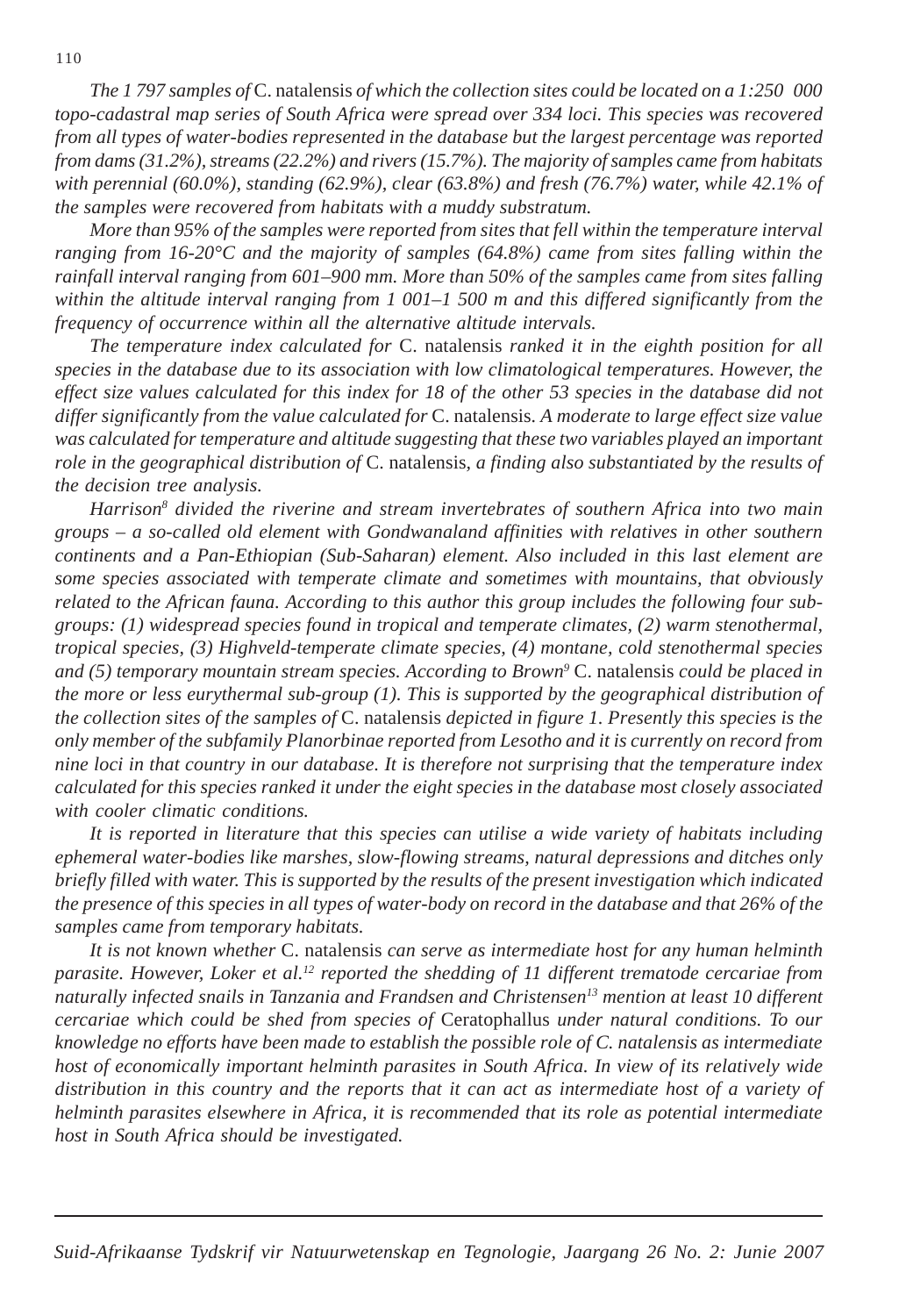**KEY CONCEPTS:** Mollusca; Planorbinae; *Ceratophallus natalensis; C. gibbonsi;* freshwater snails; geographical distribution; South Africa; habitat preferences

**TREFWOORDE:** Mollusca; Planorbinae; *Ceratophallus natalensis; C. gibbonsi;* varswaterslakke; geografiese verspreiding; Suid-Afrika; habitatvoorkeure

## **OPSOMMING**

Hierdie artikel handel oor die geografiese verspreiding en habitats van Ceratophallus natalensis soos weerspieël deur die 1 797 monsters wat tans in die databasis van die Nasionale Varswaterslakversameling (NVWSV) opgeneem is. Hierdie spesie is in al 14 verskillende waterliggaamtipes wat in die databasis verteenwoordig word, aangetref. Die grootste getal monsters was afkomstig van damme, spruite en riviere. Habitats met standhoudende, stilstaande en varswater waarvan die substratum oorwegend uit modder bestaan het, was die beste verteenwoordig. Die resultate van 'n geïntegreerde besluitnemingsboom- en effekgrootte-analise het getoon dat temperatuur, hoogte bo seevlak en waterliggame as sodanig, 'n deurslaggewende rol in die gedokumenteerde geografiese verspreiding van hierdie spesie in Suid-Afrika gespeel het. 'n Temperatuurindeks wat bereken is, het getoon dat C. natalensis ook goed toegerus is om habitats in die koeler streke van Suid-Afrika te bevolk. Gesien in die lig van die wye geografiese verspreiding van hierdie spesie in hierdie land en dat dit elders in Afrika bevind is dat dit serkarieë van verskeie helmintspesies onder natuurlike toestande kan vrystel, word dit aanbeveel dat sy rol as tussengasheer in Suid-Afrika deeglik ondersoek behoort te word.

## **INLEIDING**

Spesies van die genus *Ceratophallus* is slegs vanaf sekere eilande in die westelike Indiese Oseaan en Afrika bekend waar hulle in onder meer Eritrea en in 'n suidwestelike gebied tot sover as die Wes-Kaapprovinsie van Suid-Afrika voorkom.<sup>1</sup> Die mees resente klassifikasie<sup>2</sup> herken nege spesies van hierdie genus waarvan slegs twee, naamlik *Ceratophallus natalensis* (Krauss) en *Ceratophallus gibbonsi* (Nelson) in Suid-Afrika aangetref word. Alhoewel hierdie twee spesies gedeeltelik simpatries is, word *C. gibbonsi* met 'n tropiese klimaat en hoofsaaklik standhoudende waterliggame geassosieer, terwyl *C. natalensis* meer algemeen in koeler gebiede en dikwels in tydelike reënpoele aangetref word.1 Hierdie artikel fokus op die geografiese verspreiding en habitats van *C. natalensis*, wat die mees wydverspreide spesie van die genus is, soos weerspieël deur data tans op rekord in die databasis van die Nasionale Varswaterslakversameling (NVWSV). Besonderhede van die vindplekke, soos tydens versameling opgeteken is en die gemiddelde jaarlikse lugtemperatuur en reënval en gemiddelde hoogte bo seevlak van die lokusse ( $\frac{11}{16}$  vierkante graad) waarin die vindplekke geleë is, word verstrek en die resultate van statistiese verwerking word in besonderhede bespreek.

## **MATERIAAL EN METODES**

Slegs monsters waarvan die versamelpunte op 'n 1:250 000 topo-kadastraal-kaartreeks van Suid-Afrika aangedui kon word, is vir verdere verwerking in aanmerking geneem. Die 1 797 monsters van *C. natalensis* wat aan hierdie vereiste voldoen, dateer vanaf 1954 tot die hede (2007). Die meerderheid van die monsters is deur personeel van die Staatsekoloog en plaaslike gesondheidsowerheid versamel en na die voormalige Slaknavorsingseenheid by die Potchefstroomse Universiteit vir identifikasie en inskakeling by die NVWSV versend. Gesien in die lig van die bevinding van Brown<sup>1</sup> dat *C. natalensis* en *C. gibbonsi* gedeeltelik simpatries is, maar dat laasgenoemde met ten volle tropiese klimaatgebiede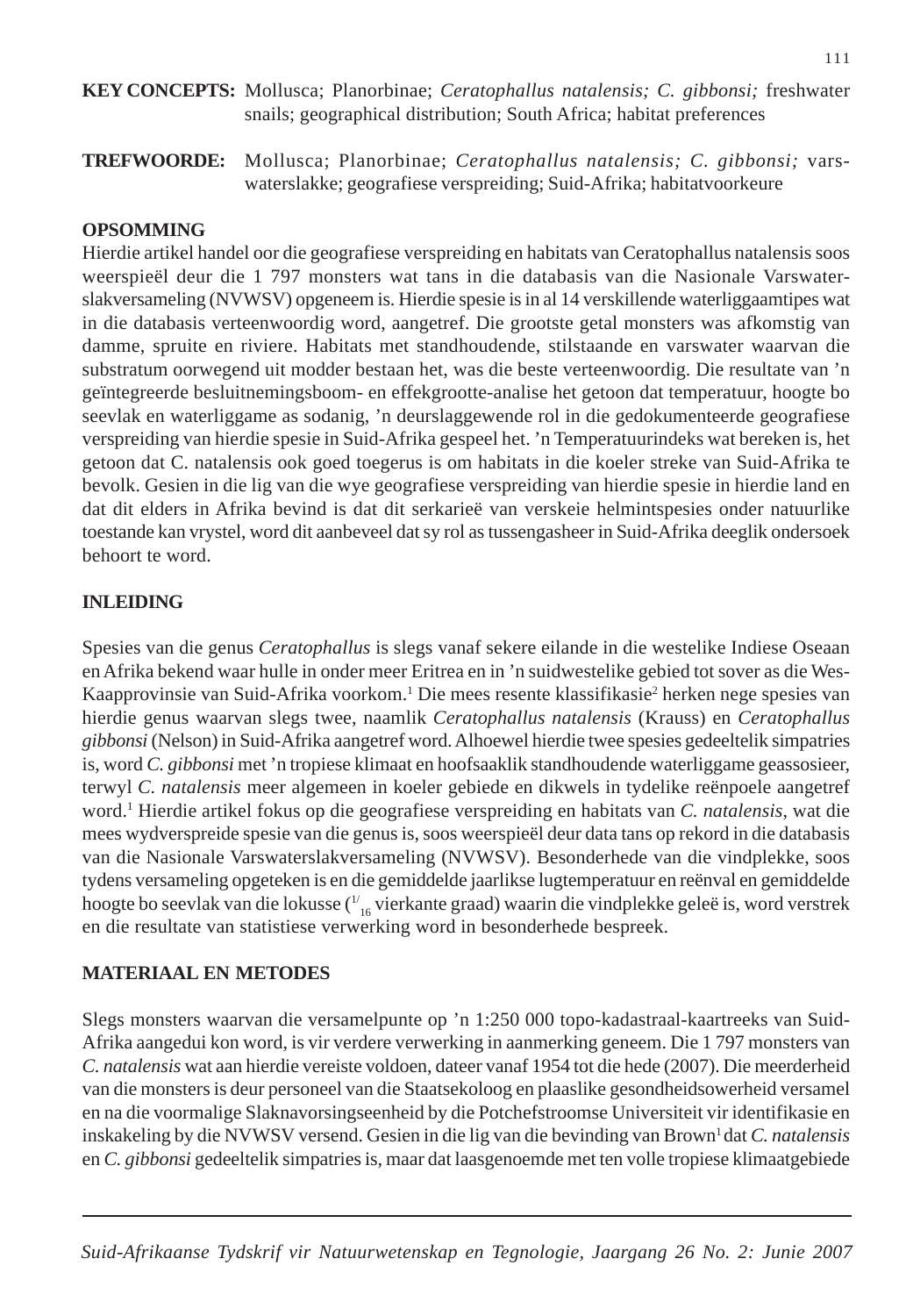geassosieer is, is monsters van *Ceratophallus* wat van lokusse afkomstig is wat in die 0-500 m hoogte-interval val, vir nadere ondersoek geselekteer. Eenhonderd drie en vyftig monsters afkomstig van 64 lokusse wat in hierdie hoogte-interval val, is volgens die riglyne van Brown<sup>1</sup> as *C. natalensis* geïdentifiseer. Daarbenewens is permanente monterings van die peniskomplekse van *Ceratophallus* spp. wat reeds jare gelede berei is en in die NVWSV opgeneem is, ondersoek.

Die getal lokusse waarin die vindplekke van *C. natalensis* geleë is, is in intervalle van gemiddelde jaarlikse reënval en lugtemperatuur, asook gemiddelde hoogte bo seevlak ingedeel om die voorkomsfrekwensie in spesifieke intervalle weer te gee. 'n Temperatuurindeks is vir elke spesie aan die hand van sy voorkomsfrekwensie in 'n geselekteerde temperatuurinterval bereken en die resultate is gebruik om elke spesie in 'n rangorde, gegrond op sy assosiasie met lae tot hoë klimatologiese temperature, te plaas. Die wyse waarop hierdie berekeninge gedoen is, word volledig deur De Kock en Wolmarans<sup>3,4</sup> bespreek.

Chi-kwadraatwaardes is bereken om die betekenisvolheid van verskille in voorkoms in, op of by die verskillende keuses vir elke veranderlike, soos byvoorbeeld tipe waterliggaam, tipe substratum of temperatuurinterval te bepaal. 'n Statistiek bekend as die effekgrootte is daarbenewens volgens die metode van Cohen<sup>5</sup> bereken om die moontlike invloed van die verskillende veranderlikes wat in hierdie artikel bespreek word op die geografiese verspreiding van *C. natalensis* te evalueer. Dit behels kortliks dat waardes vir hierdie statistiek in die orde van 0.1 en 0.3 onderskeidelik op klein en medium groot effekte dui, terwyl waardes van 0.5 en hoër op prakties betekenisvolle groot effekte dui. 'n Waarde in die orde van 0.5 wat byvoorbeeld vir 'n bepaalde spesie vir waterliggame bereken sou word, sou beteken dat waterliggame as sodanig 'n beherende rol gespeel het in die omvang van die geografiese verspreiding van die bepaalde spesie, soos weerspieël deur die data in die databasis. Die interpretasie en ekologiese implikasie van die waardes bereken vir hierdie statistiek, word in die konteks van hierdie soort van ondersoeke in detail deur De Kock en Wolmarans<sup>3,4</sup> bespreek.

Die data is ook verwerk om 'n Multivariansie-analise in die vorm van 'n besluitnemingsboom<sup>6</sup> te doen. Dit is 'n statistiese model wat daardie veranderlikes selekteer en in 'n rangorde plaas wat maksimaal kan diskrimineer tussen die voorkomsfrekwensie van 'n gegewe spesie onder bepaalde toestande in vergelyking met al die ander Mollusca-spesies wat in die databasis opgeneem is. In die besluitnemingsboom word alternatiewe keuses vir 'n bepaalde veranderlike wat betekenisvol van mekaar verskil op grond van die voorkomsfrekwensie van 'n bepaalde spesie ook van mekaar geskei. Om hierdie statistiek te bereken, is die SAS Enterprise Miner vir Windows NT Release 4.0, April 19, 2000-program en Decision Tree Modeling Course Notes gebruik.7

#### **RESULTATE**

Die 1 797 monsters van *C. natalensis* waarvan die versamelpunte op die bogenoemde kaartreeks gelokaliseer kon word, is oor 334 lokusse wat in figuur 1 weergegee word, versprei.

Hierdie spesie is in alle tipe waterliggame wat in die NVWSV op rekord is, aangetref. Die meerderheid monsters was afkomstig van damme (31.2%), spruite (22.2%) en riviere (15.7%) (tabel 1).

Die 171 monsters wat egter in moerasse versamel is, het 'n hoër persentasie (8.2%) van die totale getal monsters (2 076) verteenwoordig van alle spesies van Mollusca wat vir die betrokke waterliggaamtipe op rekord is (tabel 1). Chi-kwadraatwaardes wat bereken is, het getoon dat die voorkoms van *C. natalensis* in damme egter nie betekenisvol verskil het van sy voorkoms in slote  $(x^2 = 0.00, vg = 1; p > 0.05)$ , panne  $(x^2 = 0.10, vg = 1; p > 0.05)$ , fonteine  $(x^2 = 2.60, vg = 1; p > 0.05)$ , moerasse ( $x^2 = 6.32$ ,  $yg = 1$ ; p > 0.05), vleie ( $x^2 = 0.12$ ,  $vg = 1$ ; p > 0.05) en watergate ( $x^2 = 0.05$ ,  $vg = 1$ ; p > 0.05) nie. Die teenwoordigheid van waterplante tydens versameling, is in 84.3% van die gevalle vermeld.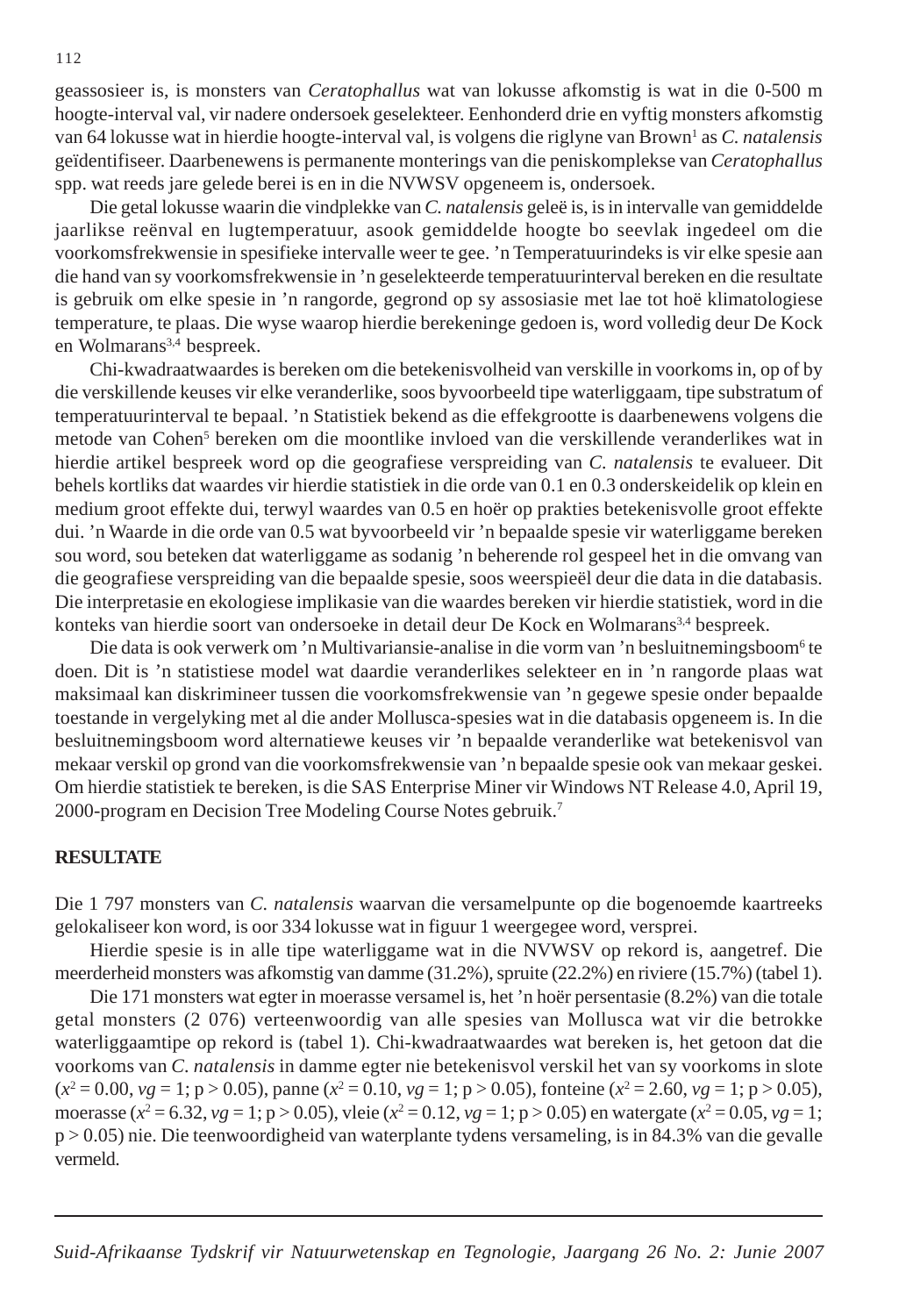

*Figuur 1: Kaart van Suid-Afrika waarop die geografiese verspreiding van Ceratophallus natalensis per 1 / 16 vierkantegraadlokus en gemiddelde jaarlikse lugtemperatuur in Suid-Afrika aangetoon word.*

| <b>TABEL1:</b> | Waterliggaamtipes waarin Ceratophallus natalensis in 1797 versamelpunte aangetref |
|----------------|-----------------------------------------------------------------------------------|
|                | is soos tydens versameling opgeteken                                              |

| Waterliggaamtipes | A                                   | B     | $\mathbf C$ | D    |  |  |  |  |  |
|-------------------|-------------------------------------|-------|-------------|------|--|--|--|--|--|
| Besproeiingsvoor  | 3                                   | 0.2%  | 113         | 2.7% |  |  |  |  |  |
| Dam               | 560                                 | 31.2% | 8400        | 6.7% |  |  |  |  |  |
| Dammetjie         | 77                                  | 4.3%  | 1566        | 4.9% |  |  |  |  |  |
| Fontein           | 13                                  | 0.7%  | 301         | 4.3% |  |  |  |  |  |
| Gruisgroef        | $\overline{2}$                      | 0.1%  | 122         | 1.6% |  |  |  |  |  |
| Kanaal            | $\overline{4}$                      | 0.2%  | 169         | 2.4% |  |  |  |  |  |
| Moeras            | 171                                 | 9.5%  | 2076        | 8.2% |  |  |  |  |  |
| Pan               | 19                                  | 10.1% | 306         | 6.2% |  |  |  |  |  |
| Rivier            | 283                                 | 15.7% | 7507        | 3.8% |  |  |  |  |  |
| Sementdam         |                                     | 0.1%  | 221         | 0.5% |  |  |  |  |  |
| Sloot             | 42                                  | 2.3%  | 636         | 6.6% |  |  |  |  |  |
| Spruit            | 399                                 | 22.2% | 7211        | 5.5% |  |  |  |  |  |
| Vlei              | 6                                   | 0.3%  | 103         | 5.8% |  |  |  |  |  |
| Watergat          | 15                                  | 0.8%  | 225         | 6.7% |  |  |  |  |  |
| Effekgrootte      | $w = 0.26$ (klein tot matige effek) |       |             |      |  |  |  |  |  |

*A: voorkomsfrekwensie in 'n spesifieke waterliggaamtipe. B: % van die totale getal versamelings (1 797) wat vir hierdie spesie op rekord is. C: voorkomsfrekwensie van enige verteenwoordiger van die Mollusca in 'n spesifieke waterliggaamtipe. D: voorkomspersentasie van hierdie spesie in die totale getal versamelings in 'n spesifieke waterliggaamtipe*.

*Suid-Afrikaanse Tydskrif vir Natuurwetenskap en Tegnologie, Jaargang 26 No. 2: Junie 2007*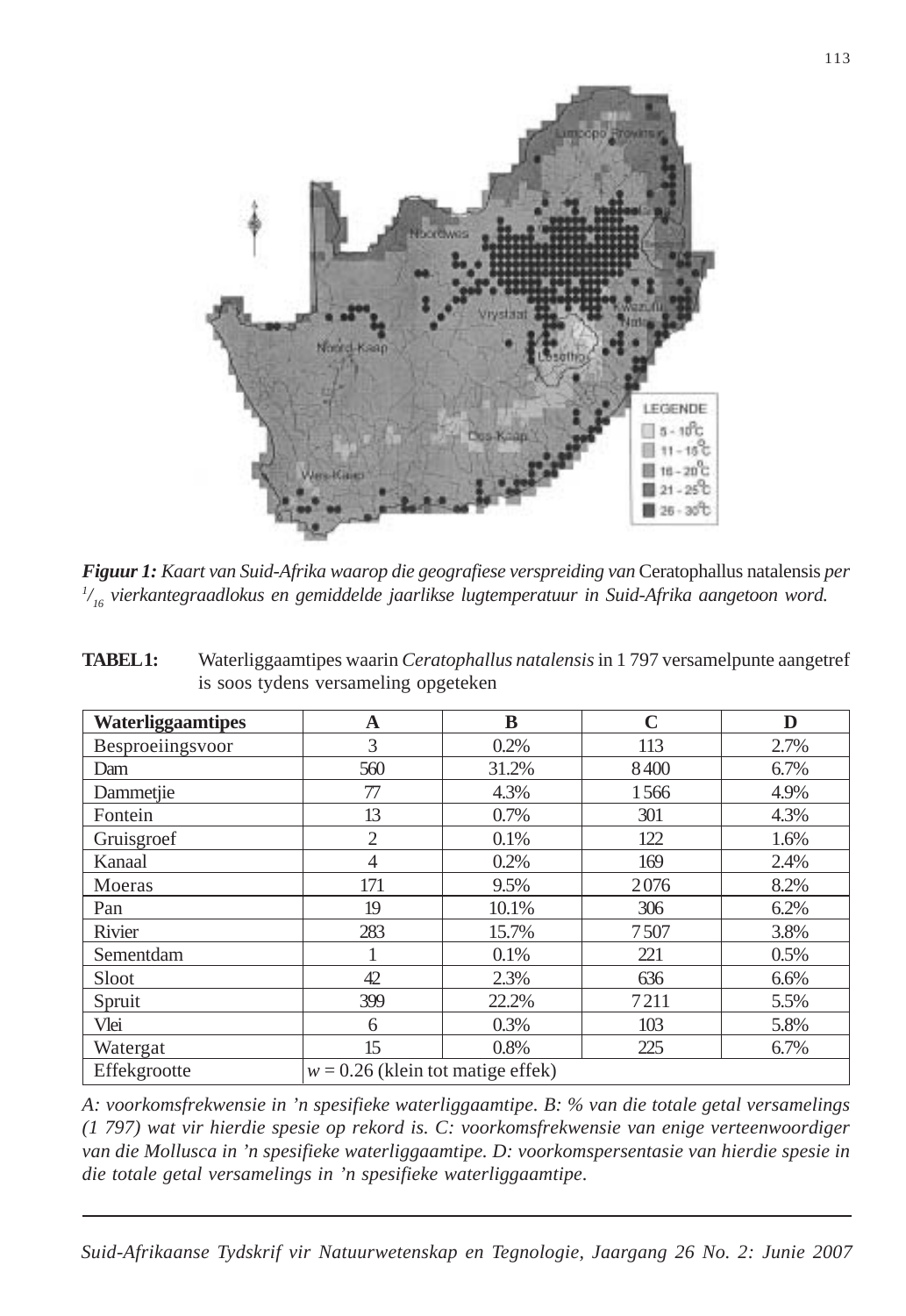Die meerderheid monsters is in habitats waarvan die water as standhoudend (60.0%), staande (62.9%), helder (63.8%) en vars (76.7%), beskryf is, versamel (tabel 2) en dit het net in die geval van troebelheid nie betekenisvol ( $p > 0.05$ ) van die voorkoms in die alternatiewe moontlikhede vir watertoestande verskil nie. Alhoewel die grootste getal monsters (42.1%) van habitats afkomstig was waarvan die substratum as oorwegend modderig beskryf is (tabel 3), het dit nie betekenisvol van die voorkoms in habitats waarvan die substratum uit oorwegend verrottende plantmateriaal bestaan het, verskil nie  $(p>0.05)$ .

| <b>TABEL2:</b> | Watertoestande in die habitats van Ceratophallus natalensis soos opgeteken tydens |
|----------------|-----------------------------------------------------------------------------------|
|                | versameling                                                                       |

|   | <b>Tipe</b>           |         | <b>Vloeisnelheid</b>      |               |                | <b>Troebelheid</b> | <b>Saliniteit</b>        |                  |             |
|---|-----------------------|---------|---------------------------|---------------|----------------|--------------------|--------------------------|------------------|-------------|
|   | <b>Standhou-</b>      | Seisoe- | Vinnig                    | <b>Stadig</b> | <b>Staande</b> | Helder             | <b>Modderig</b>          | Vars             | <b>Brak</b> |
|   | dend                  | naal    |                           |               |                |                    |                          |                  |             |
| A | 1078                  | 471     | 103                       | 322           | 1 1 3 0        | 1146               | 376                      | 1378             | 21          |
| B | 60.0%                 | 26.2%   | 17.9%<br>5.7%             |               | 62.9%          | 63.8%              | 20.9%                    | 76.7%            | 1.2%        |
| C | 22432                 | 5350    | 2229                      | 9501          | 16147          | 20408              | 6438                     | 24089            | 657         |
| D | 4.8%                  | 8.8%    | 4.6%                      | 3.4%          | 7.0%           | 5.6%               | 5.8%                     | 5.7%             | 3.2%        |
| E | $w = 0.28$ (klein tot |         | $w = 0.30$ (matige effek) |               |                |                    | $w = 0.02$ (klein effek) | $w = 0.00$ (geen |             |
|   | matige effek)         |         |                           |               |                |                    |                          | effek)           |             |

*A: voorkomsfrekwensie in 'n spesifieke watertoestand. B: % van die totale getal versamelings (1 797) wat vir hierdie spesie op rekord is. C: voorkomsfrekwensie van enige verteenwoordiger van die Mollusca in 'n spesifieke watertoestand. D: voorkomspersentasie van hierdie spesie in die totale getal versamelings in 'n spesifieke watertoestand. E: Effekgrootte bereken vir 'n bepaalde watertoestand.*

**TABEL 3:** Substratumtipes in die habitats van *Ceratophallus natalensis* soos tydens versameling beskryf is

|   | <b>Substratumtipes</b>               |                  |                       |         |  |  |  |  |  |  |  |
|---|--------------------------------------|------------------|-----------------------|---------|--|--|--|--|--|--|--|
|   | <b>Modderig</b>                      | <b>Klipperig</b> | Verrottende materiaal |         |  |  |  |  |  |  |  |
| А | 756                                  | 269              | 458                   |         |  |  |  |  |  |  |  |
|   | 42.1%                                | 15.0%            | 25.4%                 | 2.3%    |  |  |  |  |  |  |  |
|   | 12835                                | 7934             | 6523                  | 632     |  |  |  |  |  |  |  |
|   | 5.9%                                 | 3.4%             | 7.0%                  | $6.6\%$ |  |  |  |  |  |  |  |
| E | $w = 0.25$ (klein tot matige effek)) |                  |                       |         |  |  |  |  |  |  |  |

*A: voorkomsfrekwensie op 'n spesifieke substratumtipe. B: % van die totale getal versamelings (1 797) wat vir hierdie spesie op rekord is. C: voorkomsfrekwensie van enige verteenwoordiger van die Mollusca op 'n spesifieke substratumtipe. D: voorkomspersentasie van hierdie spesie in die totale getal versamelings op 'n spesifieke substratumtipe. E: effekgrootte bereken vir substratumtipes.*

114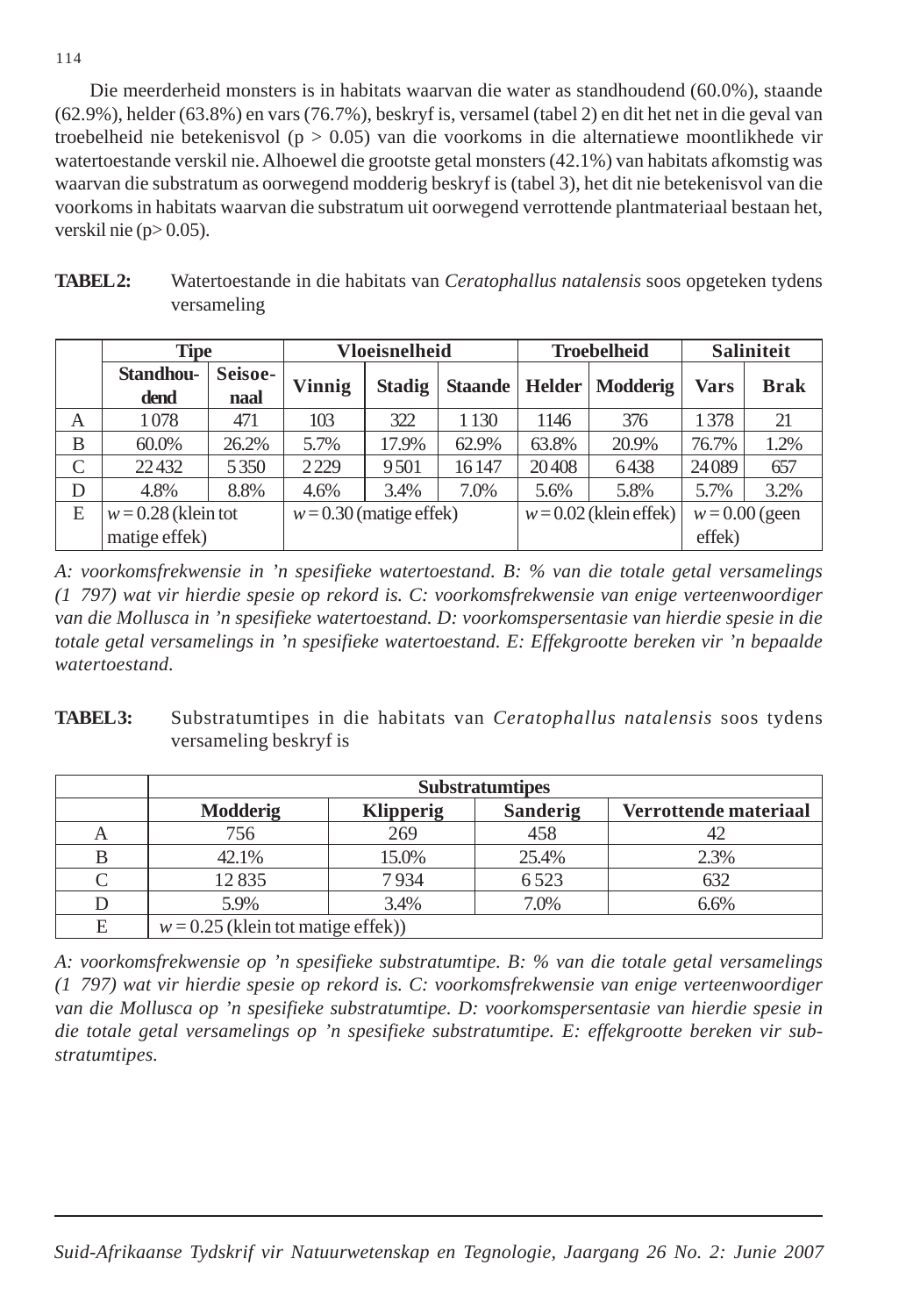Meer as 95% van die monsters is in habitats versamel waarvan die lokusse in die temperatuurinterval wat vanaf 16-20°C gestrek het, geval (tabel 4) en dit het betekenisvol verskil van die voorkomsfrekwensie by die ander twee temperatuurintervalle (p < 0.05). Verreweg die grootste getal monsters was afkomstig van habitats waarvan die lokusse in reënvalintervalle geval het wat vanaf 601-900 mm gestrek het (tabel 4). Die voorkomsfrekwensie van monsters in hierdie interval het volgens die berekende chi-kwadraatwaardes betekenisvol van die res van die reënvalintervalle verskil. Alhoewel die meerderheid monsters in habitats versamel is waarvan die lokusse in die hoogte bo seevlakinterval geval het wat vanaf 1 001–1 500 m strek, het die getal monsters in die interval, 1 501– 2 000 m, 'n hoër persentasie (9.3%) van die totale getal monsters van alle Mollusca-spesies vir daardie interval beslaan (tabel 4). Die voorkoms in die 1 501–1 500 m interval het betekenisvol van al die ander hoogte bo seevlakintervalle verskil (p < 0.05).

Die temperatuurindeks wat vir *C. natalensis* bereken is, plaas dit agste in rangorde van die 53 spesies in die databasis op grond van sy assosiasie met lae klimatologiese temperature (tabel 5). Die effekgroottes wat vir die temperatuurindekse bereken is, dui egter daarop dat *C. natalensis* in hierdie opsig nie betekenisvol van 18 van die ander spesies in die databasis verskil het nie (*w* < 0.5). 'n Matig tot groot (*w* = 0.39) en 'n groot effekwaarde (*w* = 0.55) volgens die riglyne van Cohen<sup>5</sup> is respektiewelik vir temperatuur en hoogte bo seevlak bereken (tabel 4). Die besluitnemingsboom wat al die geondersoekte veranderlikes gesamentlik evalueer, het temperatuur en hoogte bo seevlak as die twee belangrike faktore wat die verspreiding van *C. natalensis* beïnvloed het, uitgesonder (figuur 2).

Die besluitnemingsboom toon verder dat die 90 keer wat hierdie spesie in moerasse (L) wat in die hoogte-interval 1 001–1 5000 m bo seevlak geval het, versamel is, betekenisvol verskil het van sy voorkoms in die res van die waterliggaamtipes in die betrokke interval. Die afleiding kan ook gemaak word dat die voorkoms van die 788 monsters van hierdie spesie in die 12 ander waterliggaamtipes (figuur 2) nie betekenisvol van mekaar verskil het nie en gevolglik deur die program wat die besluitnemingsboom gegenereer het, saam gegroepeer is. Die voorkomsfrekwensies en -persentasies van *C. natalensis* in vergelyking met die res van die spesies in die databasis word ook in figuur 2 weergegee.

- **Temperatuur** (°C) **Reënval (mm)** Hoogte bo seevlak (m)  $5-15$  |  $16-$  |  $21-$  |  $0-$  |  $301-$  |  $601-$  |  $901-$  |  $0-$  |  $501-$  |  $1001-$  |  $1501 2001-$ 20 | 25 | 300 | 600 | 900 | 1200 | 500 | 1000 | 1500 | 2000 | 2500 A | 299 | 1430 | 68 | 41 | 584 | 1165 | 7 | 153 | 45 | 945 | 652 | 2 B | 16.6% | 95.6% | 3.8% | 2.3% | 32.5% | 64.8% | 0.4% | 8.5% | 25.1% | 52.6% | 36.3% | 0.1% C 4 758 24 928 4 276 975 11 994 19 799 1 203 6 747 4 491 14 918 6 998 586 D 6.3% 5.7% 3.8% 4.2% 4.9% 5.9% 0.6% 2.3% 1.0% 6.3% 9.3% 0.3%
- **TABEL 4:** Voorkomsfrekwensie van die 1 797 versamelpunte van *Ceratophallus natalensis* in geselekteerde intervalle van gemiddelde jaarlikse lugtemperature en reënval, asook die gemiddelde hoogtes bo seevlak in Suid-Afrika

*A: voorkomsfrekwensie in 'n lokaliteit wat in 'n spesifieke interval val. B: % van die totale getal versamelings (1 797) wat vir hierdie spesie op rekord is. C: voorkomsfrekwensie van enige verteenwoordiger van die Mollusca in 'n lokaliteit wat in 'n spesifieke interval val. D: voorkomspersentasie van hierdie spesie in die totale getal versamelings in 'n spesifieke interval. E: effekgrootte bereken vir 'n bepaalde faktor.*

E  $\vert w = 0.39$  (matige tot  $\vert w = 0.12$  (klein effek)  $\vert w = 0.55$  (groot effek)

groot effek)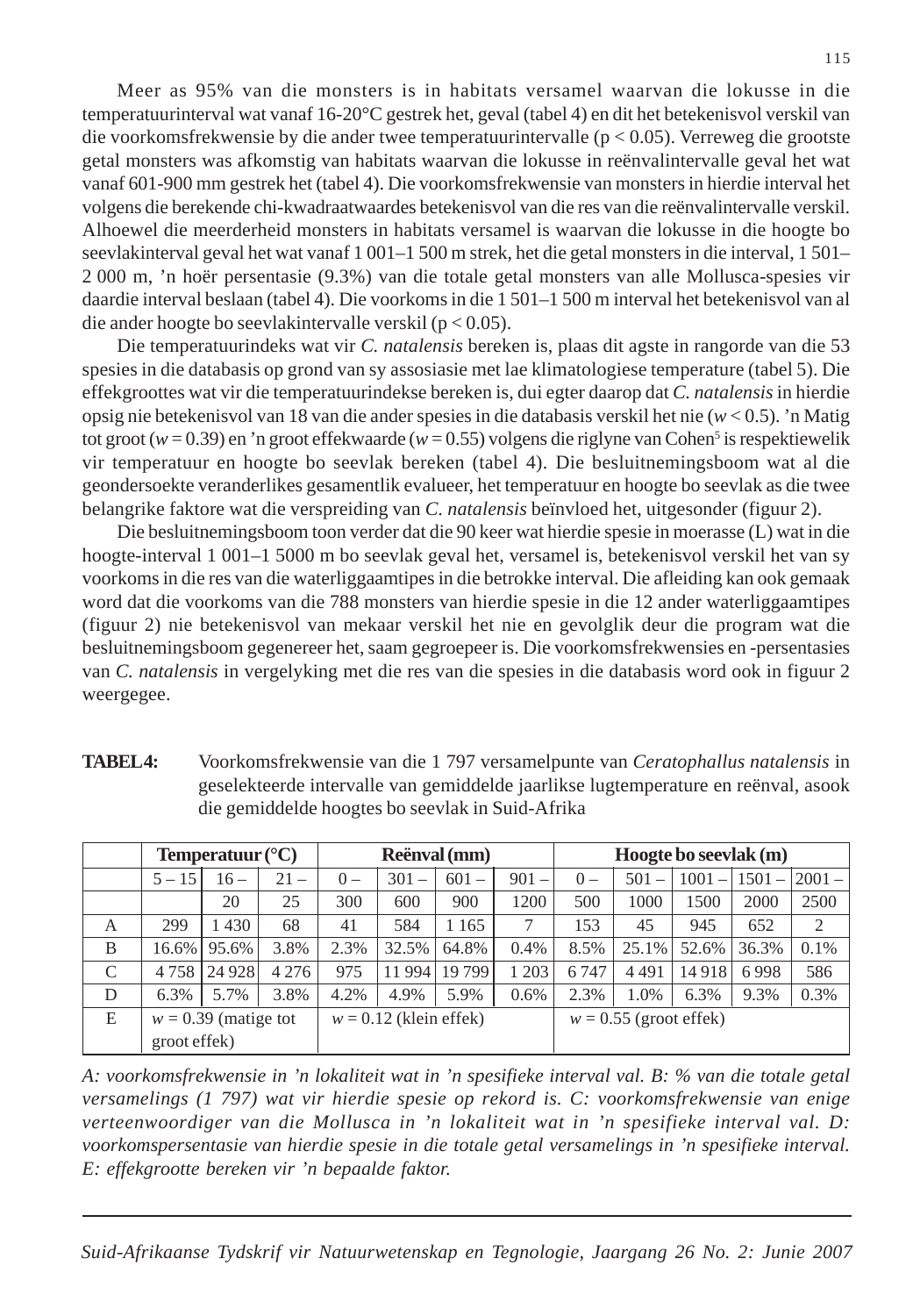# **TABEL 5:** Frekwensieverspreiding in temperatuurintervalle en temperatuurindeks van *Ceratophallus natalensis* in vergelyking met die ander Mollusca in die databasis van die Nasionale Varswaterslakversameling

|                            | Temperatuurintervalle en -indekse |                        |                          |                                  |                          |                          |               |                |               |                          |
|----------------------------|-----------------------------------|------------------------|--------------------------|----------------------------------|--------------------------|--------------------------|---------------|----------------|---------------|--------------------------|
| Mollusca                   | <b>Getal-</b><br>mon-<br>sters    | $5-$<br>$10^{\circ}$ C | $11 -$<br>$15^{\circ}$ C | $16-$<br>$20^{\circ}$ C          | $21 -$<br>$25^{\circ}$ C | $26 -$<br>$30^{\circ}$ C | *Indeks ** SA |                | *** <b>VK</b> | <b>Effek-</b><br>grootte |
| Pisidium viridarium        | 636                               | 201                    | 270                      | 163                              | $\overline{c}$           |                          | 1.947         | 0.764          | 39.22         | $-2.135$                 |
| Lymnaea truncatula         | 723                               | 95                     | 281                      | 343                              | $\overline{4}$           |                          | 2.354         | 0.709          | 30.14         | $-1.194$                 |
| Pisidium casertanum        | 5                                 |                        | $\overline{2}$           | 3                                |                          |                          | 2.600         | 0.548          | 21.07         | $-0.626$                 |
| Pisidium langleyanum       | 627                               | 18                     | 173                      | 430                              | 6                        |                          | 2.676         | 0.544          | 20.33         | $-0.450$                 |
| Pisidium costulosum        | 425                               | 1                      | 138                      | 282                              | $\overline{4}$           |                          | 2.680         | 0.492          | 18.34         | $-0.441$                 |
| <b>Bulinus</b> tropicus    | 8448                              | 32                     | 2 3 2 6                  | 5 8 6 0                          | 230                      |                          | 2.744         | 0.502          | 18.31         | $-0.293$                 |
| Gyraulus connollyi         | 969                               |                        | 185                      | 777                              | 7                        |                          | 2.816         | 0.406          | 14.40         | $-0.126$                 |
| Ceratophallus natalensis   | 1797                              |                        | 299                      | 1430                             | 68                       |                          | 2.871         | 0.433          | 15.09         | 0.000                    |
| Burnupia (alle spesies)    | 2778                              | 7                      | 287                      | 2 3 8 4                          | 100                      |                          | 2.928         | 0.380          | 12.97         | 0.131                    |
| Ferrissia (alle spesies)   | 540                               |                        | 72                       | 420                              | 47                       | 1                        | 2.957         | 0.476          | 16.09         | 0.200                    |
| <b>Bulinus reticulates</b> | 296                               |                        | 6                        | 287                              | 3                        |                          | 2.990         | 0.174          | 5.83          | 0.275                    |
| Assiminea umlaasiana       | $\mathfrak{2}$                    |                        |                          | $\mathfrak{2}$                   |                          |                          | 3.000         | 0.000          | 0.00          | 0.298                    |
| Tomichia cawstoni          | $\overline{4}$                    |                        |                          | $\overline{4}$                   |                          |                          | 3.000         | 0.000          | 0.00          | 0.298                    |
| Tomichia differens         | 10                                |                        |                          | $\overline{10}$                  |                          |                          | 3.000         | 0.000          | 0.00          | 0.298                    |
| Tomichia lirata            | $\overline{2}$                    |                        |                          | $\overline{2}$                   |                          |                          | 3.000         | 0.000          | 0.00          | 0.298                    |
| Tomichia ventricosa        | $\overline{89}$                   |                        |                          | 89                               |                          |                          | 3.000         | 0.000          | 0.00          | 0.298                    |
| Tomichia tristis           | 81                                |                        |                          | 79                               | $\overline{2}$           |                          | 3.025         | 0.156          | 5.16          | 0.355                    |
| Unio caffer                | 76                                |                        | 6                        | 63                               | 6                        | 1                        | 3.026         | 0.461          | 15.24         | 0.359                    |
| Physa acuta                | 755                               |                        |                          | 719                              | 36                       |                          | 3.048         | 0.213          | 7.00          | 0.408                    |
| <b>Bulinus depressus</b>   | $\overline{552}$                  |                        |                          | 519                              | 33                       |                          | 3.060         | 0.237          | 7.76          | 0.436                    |
| Arcuatula capensis         | 15                                |                        |                          | 14                               | 1                        |                          | 3.067         | 0.258          | 8.42          | 0.452                    |
| Lymnaea columella          | 2 3 0 2                           |                        | 81                       | 1977                             | $\overline{243}$         | 1                        | 3.071         | 0.371          | 12.07         | 0.462                    |
| Lymnaea natalensis         | 4721                              |                        | 205                      | 3 8 0 2                          | 713                      | $\mathbf{1}$             | 3.108         | 0.429          | 13.79         | 0.547                    |
| Assiminea bifasciata       | 17                                |                        |                          | 15                               | $\overline{2}$           |                          | 3.118         | 0.332          | 10.65         | 0.570                    |
| Gyraulus costulatus        | 736                               |                        | 20                       | 580                              | 135                      | 1                        | 3.159         | 0.437          | 13.84         | 0.665                    |
| Bulinus forskalii          | 1 2 0 9                           |                        | 17                       | 985                              | $\overline{204}$         | $\overline{3}$           | 3.160         | 0.409          | 12.95         | 0.667                    |
| Pisidium ovampicum         | 6                                 |                        |                          | $\overline{5}$                   | $\mathbf{1}$             |                          | 3.167         | 0.408          | 12.89         | 0.683                    |
| Sphaerium capense          | $\overline{25}$                   |                        | 1                        | $\overline{17}$                  | 7                        |                          | 3.240         | 0.523          | 16.14         | 0.852                    |
| Bulinus africanus groep    | 2930                              |                        | 9                        | 2 1 5 5                          | 760                      | 6                        | 3.260         | 0.450          | 13.82         | 0.899                    |
| Corbicula fluminalis       | 390                               |                        | $\mathbf{1}$             | 291                              | 94                       | $\overline{4}$           | 3.267         | 0.437          | 13.38         | 0.915                    |
| Tomichia natalensis        | $\overline{23}$                   |                        |                          | 16                               | 7                        |                          | 3.304         | 0.470          | 14.24         | 1.001                    |
| Thiara amarula             | 10                                |                        |                          | 6                                | $\overline{4}$           |                          | 3.400         | 0.516          | 15.19         | 1.222                    |
| Assiminea ovata            | $\overline{5}$                    |                        |                          | $\overline{3}$                   | $\overline{2}$           |                          | 3.400         | 0.548          | 16.11         | 1.222                    |
| Melanoides victoriae       | $\overline{49}$                   |                        |                          | $\overline{29}$                  | 19                       | 1                        | 3.429         | 0.540          | 15.75         | 1.288                    |
| Biomphalaria pfeifferi     | 1639                              |                        | 5                        | 880                              | 751                      | $\overline{3}$           | 3.459         | 0.508          | 14.69         | 1.358                    |
| Septaria tessellaria       | $\mathfrak{2}$                    |                        |                          | 1                                | $\mathbf{1}$             |                          | 3.500         | 0.707          | 20.20         | 1.453                    |
| Coelatura framesi          | 6                                 |                        |                          | $\overline{3}$<br>$\overline{8}$ | $\overline{3}$           |                          | 3.500         | 0.548          | 15.65         | 1.453                    |
| Neritina natalensis        | 16                                |                        |                          |                                  | 8                        |                          | 3.500         | 0.516          | 14.75         | 1.453                    |
| <b>Bulinus</b> natalensis  | 244                               |                        | $\overline{2}$           | $\overline{97}$                  | 145                      |                          | 3.588         | 0.510          | 14.20         | 1.655                    |
| Segmentorbis planodiscus   | $\overline{27}$                   |                        |                          | 9<br>$\overline{7}$              | 18                       |                          | 3.667         | 0.480          | 13.10         | 1.838                    |
| Segmentorbis angustus      | 32                                |                        |                          |                                  | 25                       |                          | 3.781         | 0.420          | 11.11         | 2.102                    |
| Melanoides tuberculata     | 305<br>$\overline{23}$            |                        |                          | 64                               | 237                      | 4                        | 3.803         | 0.430          | 11.30         | 2.153                    |
| Pisidium pirothi           |                                   |                        |                          | $\overline{4}$                   | 19                       |                          | 3.826         | 0.388<br>0.398 | 10.13         | 2.206                    |
| Chambardia wahlbergi       | 36<br>$\mathbf Q$                 |                        |                          | $\boldsymbol{7}$                 | 28<br>9                  | 1                        | 3.932         |                | 10.11         | 2.450                    |
| Aplexa marmorata           |                                   |                        |                          |                                  |                          |                          | 4.000         | 0.000          | 0.00          | 2.607                    |

\* Indeks = Temperatuurindeks \*\*SA = Standaardafwyking \*\*\*VK = Variansiekoëffisiënt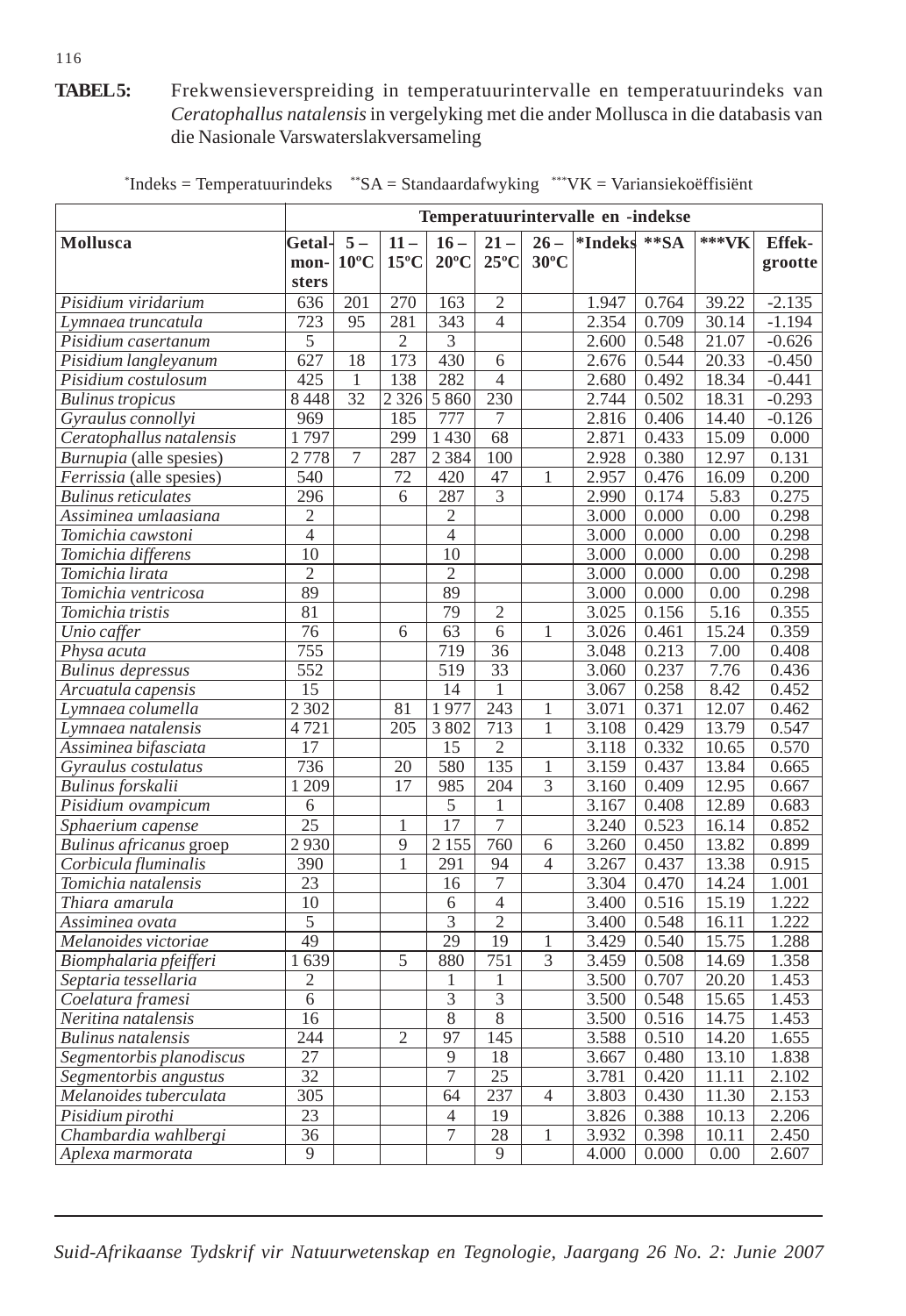|                          | Temperatuurintervalle en -indekse |      |        |                                                                               |        |                          |                  |        |        |                          |
|--------------------------|-----------------------------------|------|--------|-------------------------------------------------------------------------------|--------|--------------------------|------------------|--------|--------|--------------------------|
| Mollusca                 | Getal-<br>mon-<br><b>sters</b>    | $5-$ | $11 -$ | $16 -$<br>$ 10^{\circ}$ C $ 15^{\circ}$ C $ 20^{\circ}$ C $ 25^{\circ}$ C $ $ | $21 -$ | $26 -$<br>$30^{\circ}$ C | $ \cdot $ Indeks | $**SA$ | *** VK | <b>Effek-</b><br>grootte |
| Bellamya capillata       | 31                                |      |        |                                                                               | 31     |                          | 4.000            | 0.000  | 0.00   | 2.607                    |
| Eupera ferruginea        | 169                               |      |        | 6                                                                             | 157    | 6                        | 4.000            | 0.267  | 6.68   | 2.607                    |
| Lentorbis carringtoni    | 8                                 |      |        |                                                                               | 8      |                          | 4.000            | 0.000  | 0.00   | 2.607                    |
| Lentorbis junodi         | 12                                |      |        |                                                                               | 12     |                          | 4.000            | 0.000  | 0.00   | 2.607                    |
| Segmentorbis kanisaensis | 9                                 |      |        |                                                                               | 9      |                          | 4.000            | 0.000  | 0.00   | 2.607                    |
| Chambardia petersi       | 39                                |      |        |                                                                               | 36     | $\mathcal{L}$            | 4.000            | 0.272  | 6.80   | 2.607                    |
| Cleopatra ferruginea     | 73                                |      |        |                                                                               | 71     | 2                        | 4.027            | 0.164  | 4.08   | 2.671                    |
| Lanistes ovum            | 41                                |      |        |                                                                               | 38     | 3                        | 4.073            | 0.264  | 6.47   | 2.776                    |



*Figuur 2: Besluitnemingsboom van die voorkomsfrekwensie van* Ceratophallus natalensis *by bepaalde veranderlikes teenoor die voorkomsfrekwensie van alle ander spesies wat in die databasis van die Nasionale Varswaterslakversameling opgeneem is. 0 : persentasies en getalle van alle ander spesies, 1 : persentasies en getalle van Ceratophallus natalensis. Waterliggaamtipes: A : spruit, B : kanaal, C : sementdam, D : dam, E : sloot, F : besproeiingsvoor, G : pan, H : dammetjie, I : gruisgroef, J : rivier, K : fontein, L : moeras, M : vlei, N : watergat.*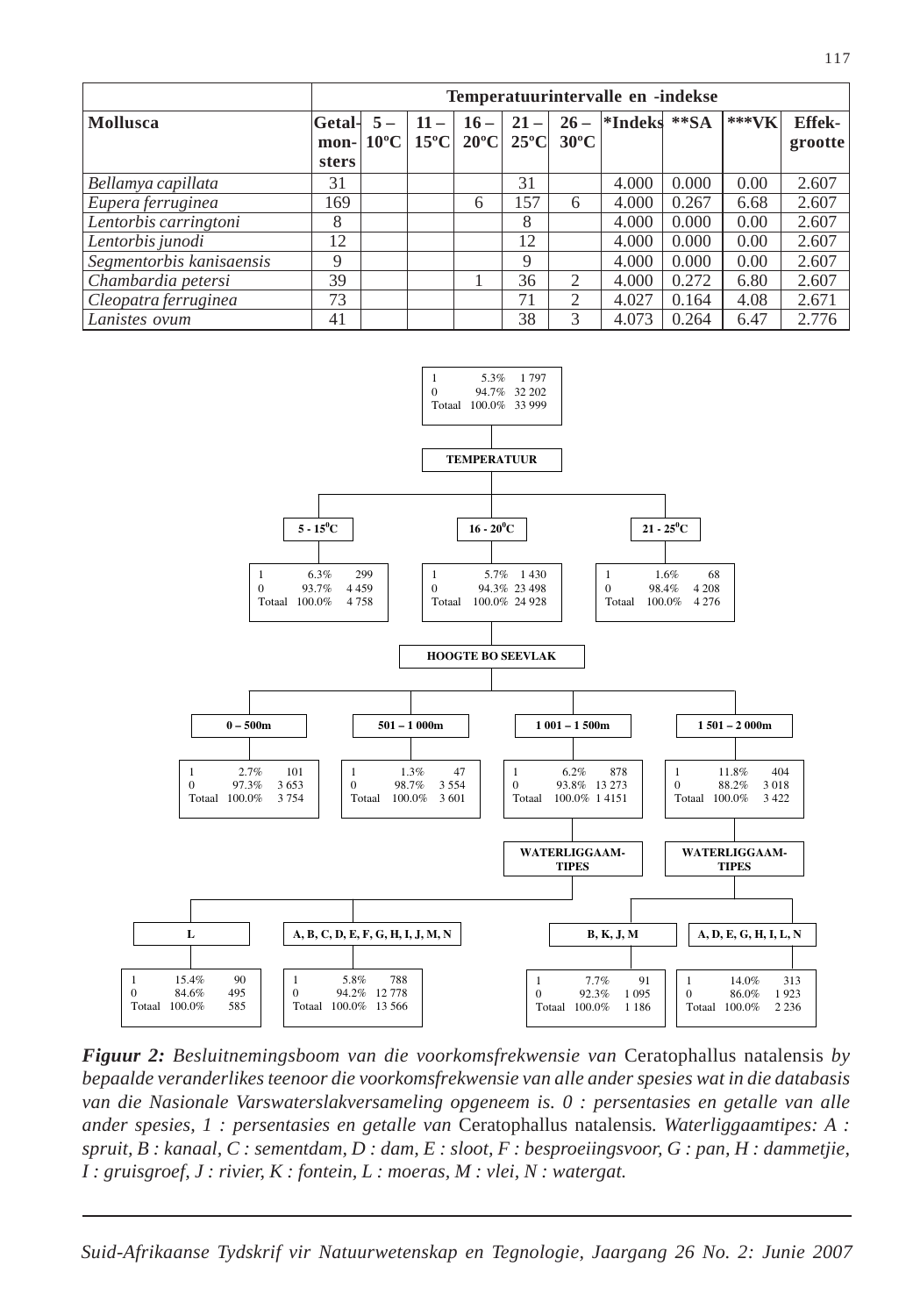#### **BESPREKING**

Sonder spesifieke verwysing na Mollusca het Harrison<sup>8</sup> die rivier- en stroom-ongewerweldes van Suid-Afrika in twee hoofgroepe ingedeel, naamlik 'n sogenaamde ou element met Gondwanalandaffiniteite wat ook verwantes in ander suidelike kontinente het en 'n Pan-Etiopiese (Sub-Sahara) element. Ingeslote by hierdie laasgenoemde element is sommige spesies wat met gematigde klimaat en somtyds met berge geassosieer word, maar wat klaarblyklik verwant aan die Afrika fauna is. Volgens hierdie outeur bestaan die groep uit die volgende vyf subgroepe: (1) wydverspreide spesies wat in tropiese en gematigde klimate voorkom; (2) warm stenotermiese, tropiese spesies; (3) Hoëveld gematigde klimaat spesies; (4) bergbewonende, koue stenotermiese spesies; en (5) tydelike bergstroomspesies. Volgens Brown<sup>9</sup> kan *C. natalensis* in die min of meer euritermiese subgroep 1 geplaas word. Hierdie bevinding word ondersteun deur die geografiese verspreiding van die vindplekke van die monsters van *C. natalensis* in die databasis wat in figuur 1 weergegee word. Hierdie spesie is die enigste verteenwoordiger van die subfamilie Planorbinae wat tot dusver uit Lesotho gerapporteer is.10 Tans is daar monsters wat oor nege verskillende lokusse in Lesotho versprei is op rekord in die databasis van die NVWSV (figuur 1). Dit is derhalwe nie verbasend nie dat 'n temperatuurindeks van 2.871 wat vir hierdie spesie bereken is, hom onder die agt spesies plaas wat die nouste met koeler klimaattoestande geassosieer is (tabel 5).

Volgens Brown1,2 is *C. natalensis* aan 'n wye reeks van habitats aangepas wat onder andere ook talle tydelike waterliggame soos moerasse, stadigvloeiende spruite, natuurlike holtes en slote wat net kortstondig met water gevul is, insluit. Hierdie aanspraak word deur die resultate van die huidige ondersoek bevestig met die bevinding dat *C. natalensis* in al 14 waterliggaamtipes in die databasis, voorgekom het en ook goed verteenwoordig was in spruite en moerasse (tabel 1). Daarbenewens besit dit skynbaar ook die vermoë om 'n wye verskeidenheid van habitattipes in 'n bepaalde waterliggaam te beset. In 'n ondersoek na die habitatseleksie van die Mollusca in die Mooirivier (Noordwes-provinsie)11 is bevind dat *C. natalensis* in nege van die 10 verskillende habitattipes wat in hierdie rivier verteenwoordig is, voorgekom het. Die uitstekende vermoë van hierdie spesie om onder toestande waar die oppervlakwater seisoenaal verdwyn, te oorleef, dra grootliks tot sy suksesvolle benutting van 'n wye verskeidenheid van waterliggaamtipes by.<sup>1</sup> Volgens Brown<sup>1</sup> kan die digte bevolkings van hierdie spesie wat hy dikwels in kortstondige habitats in Kenia aangetref het, 'n struikelblok wees vir ander slakspesies om sulke habitats te bevolk. Hierdie vermoë van *C. natalensis* om tydelike habitats suksesvol te benut, word ook deur die resultate van die huidige ondersoek weerspieël met die bevinding dat meer as 26% van die monsters uit seisoenale habitats afkomstig was (tabel 2).

Dit is tans nog onseker of *C. natalensis* as tussengasheer vir enige helmintparasiet van die mens kan optree. Loker *et al.*12 het egter 11 verskillende spesies Trematoda-serkarieë van natuurlik-besmette eksemplare van hierdie spesie in Tanzanië verkry. Frandsen en Christensen<sup>13</sup> vermeld ook minstens tien verskillende soorte serkarieë wat deur spesies van *Ceratophallus* onder natuurlike toestande vrygestel kan word. Na ons wete is tot dusver geen pogings aangewend om die rol wat *C. natalensis* moontlik as tussengasheer van ekonomies belangrike helmintparasiete in Suid-Afrika mag speel, te ondersoek nie. In die lig van sy relatief wye geografiese verspreiding (figuur 1), sy vermoë om 'n groot verskeidenheid van habitats te beset en die bevinding dat dit wel elders in Afrika onder natuurlike toestande serkarieë van 'n verskeidenheid van helmintparasiete kan afskei, sou dit wenslik wees om sy rol as tussengasheer vir ekonomies belangrike parasiete in Suid-Afrika deeglik te ondersoek.